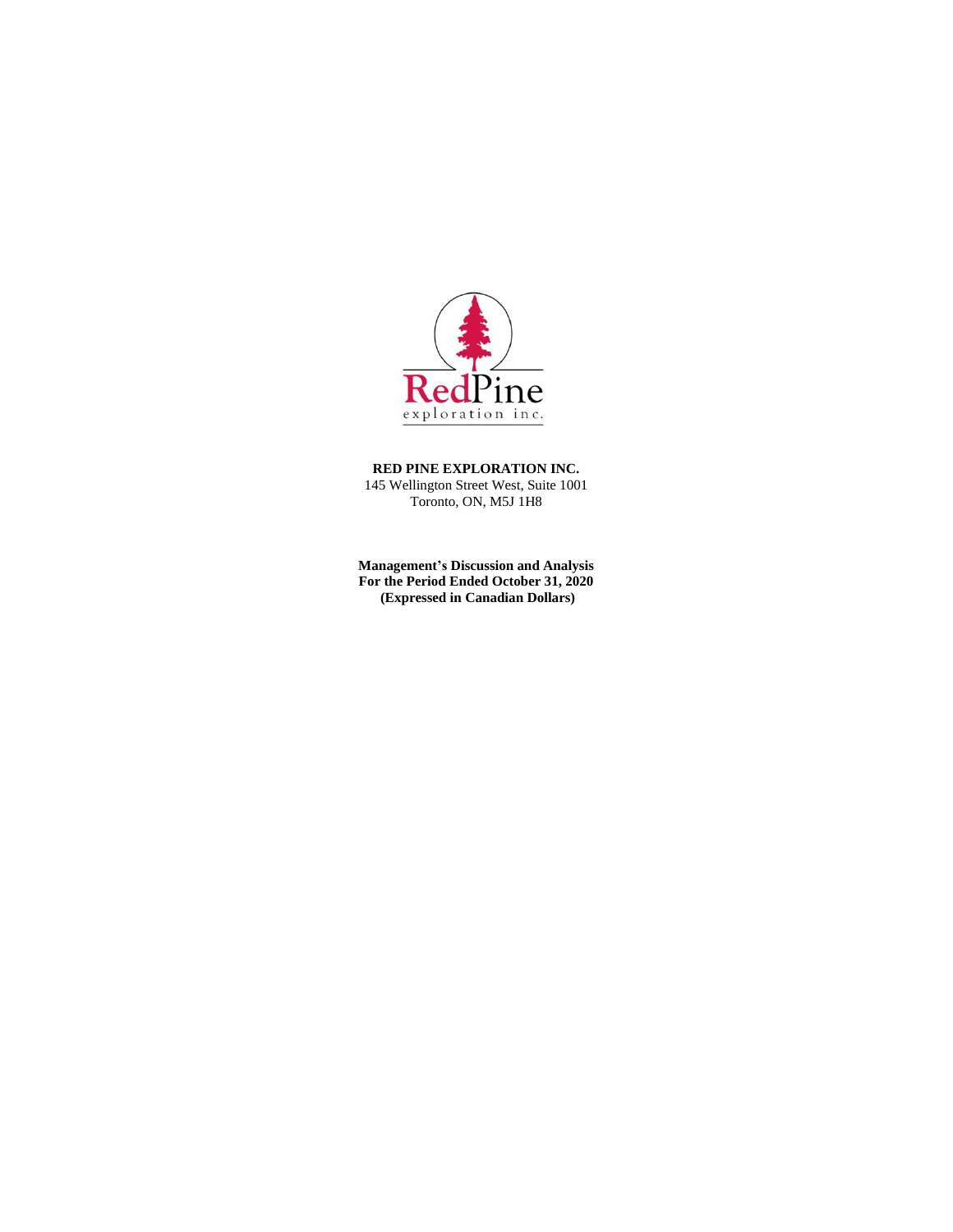# **INTRODUCTION**

This Management's Discussion and Analysis ("MD&A") of Red Pine Exploration Inc. (the "Company", "Red Pine", "we" or "our") is intended to enable readers to view the Company's performance, financial condition and future prospects through management's eyes and to provide material information to readers that may not be fully reflected in the financial statements.

This MD&A is intended to supplement and should be read in conjunction with the Condensed Interim Consolidated Financial Statements for the period ended October 31, 2020 and the Audited Consolidated Financial Statements and the notes thereto for the year ended July 31, 2020. All financial information in this MD&A has been prepared in accordance with International Financial Reporting Standards ("**IFRS**"). All amounts presented in this MD&A are in Canadian dollars unless otherwise indicated.

Additional information relating to our company is available on SEDAR at www.sedar.com and on the company website at www.redpineexp.com.

This MD&A is dated, and the information contained herein is presented as at December 18, 2020.

## **CAUTIONARY STATEMENT ON FORWARD LOOKING STATEMENTS**

This MD&A contains forward-looking information and statements (collectively, "forward-looking statements") within the meaning of applicable Canadian securities legislation, concerning the business, operations and financial performance and condition of Red Pine Exploration Inc. Forward-looking statements include, but are not limited to, statements with respect to the estimation of commodity prices, mineral reserves and resources, the realization of mineral reserve estimates, capital and exploration expenditures, costs and timing of the exploration and development of mineral deposits, the success of exploration activities, permitting time lines, currency exchange rate fluctuations, requirements for additional capital, government regulation of mining activities, environmental risks, unanticipated reclamation expenses, title disputes or claims and limitations on insurance coverage. Generally, these forward-looking statements can be identified by the use of forward-looking terminology such as "plans", "expects" or "does not expect", "is expected", "budget", "scheduled", "estimates", "forecasts", "intends", "anticipates" or "does not anticipate", or "believes", or variations of such words and phrases or state that certain actions, events or results "may", "could", "would", "might" or "will be taken", "occur" or "be achieved" or the negative connotations thereof. All such forwardlooking statements are based on the opinions and estimates of the relevant management as of the date such statements are made and are subject to important risk factors and uncertainties, many of which are beyond the Company's ability to control or predict.

Forward-looking statements are necessarily based on estimates and assumptions that are inherently subject to known and unknown risks, uncertainties and other factors that may cause the actual results, level of activity, performance or achievements of the Company to be materially different from those expressed or implied by such forward-looking statements, including but not limited to: risks and uncertainties relating to, among other things, changes in commodity prices, currency fluctuation, financing, unanticipated reserve and resource grades, infrastructure, results of exploration activities, cost overruns, availability of materials and equipment, timeliness of government approvals, taxation, political risk and related economic risk and unanticipated environmental impact on operations as well as other risks and uncertainties described under *Risks and Uncertainties* section of this MD&A for additional disclosures.

Although the Company has attempted to identify important factors that would cause actual results to differ materially from those contained in forward-looking statements, there may be other factors that cause results not to be as anticipated, estimated, or intended. There can be no assurance that such statements will prove to be accurate, as actual results and future events could differ materially from those anticipated in such statements. All of the forward-looking statements contained on this MD&A are qualified by these cautionary statements. Readers should not place undue reliance on forward-looking statements. Forward-looking statements are provided for the purpose of providing information about management's current expectations and plans and allowing investors and other to get a better understanding of the Company's operating environment. The Company expressly disclaims any intention or obligation to update or revise any forward-looking statements whether as a result of new information, events or otherwise, except in accordance with applicable securities laws.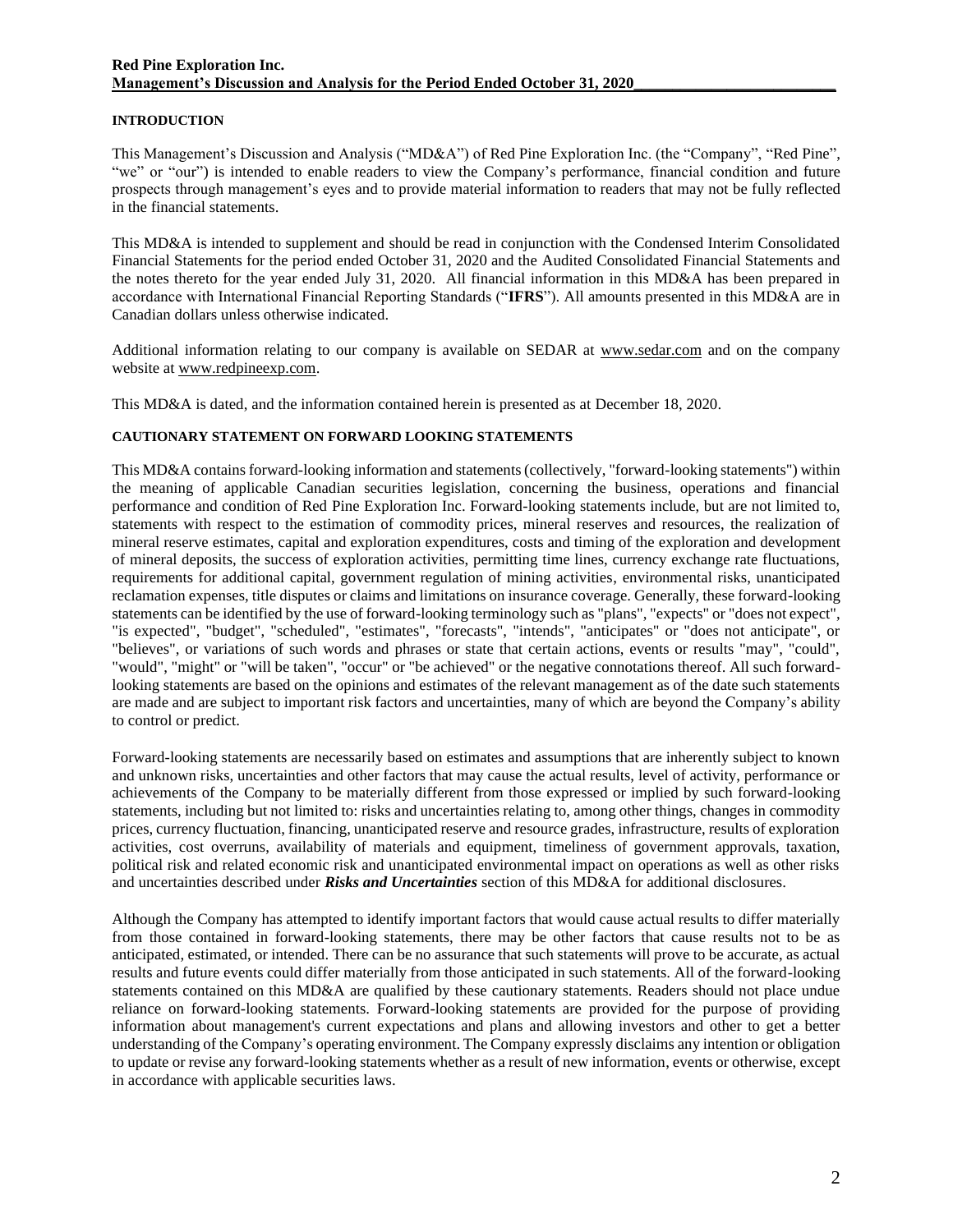## **QUALIFIED PERSON**

Quentin Yarie, P.Geo, the Company's President and Chief Executive Officer is the Qualified Person, as defined by NI 43-101, who has reviewed and approved the technical information disclosed in this MD&A.

## **CORE BUSINESS AND OBJECTIVES**

Red Pine is a publicly-listed corporation (TSXV: RPX) incorporated under the laws of Ontario and has a fiscal yearend of July 31. Our principal business is the acquisition, exploration and development of mineral properties with a particular focus on gold exploration projects located in northern Ontario.

The long-term business objectives of the Company are to:

- 1. acquire mineral properties it considers prospective to strengthen its portfolio of properties,
- 2. advance the geological knowledge of its mineral properties through successive exploration programs, and
- 3. if deemed advantageous, dispose of its mineral properties

Our principal project consists of a 64.5% interest in the Wawa Gold Project, which is situated in northern Ontario next to the municipality of Wawa and consists of over 5,500 hectares and hosts several former mines with historic production. Citabar LLP owns the remaining 35.5% interest in the project and is responsible for funding their portion of exploration activities otherwise they are diluted. Red Pine is the operator of the joint venture.

Our mineral properties are currently in the exploration stage and we do not operate any mines. We have not generated operating revenues or paid dividends since inception and are unlikely to do so in the immediate future. Our continued operations are dependent upon the ability of the Company to obtain financing through the proceeds of securities subscriptions for the continued exploration of its mineral properties. We have not yet determined through a feasibility study whether any of our mineral properties contain mineralization that is economically recoverable.

The value of an exploration property is highly dependent upon the discovery of economically recoverable mineralization, the long-term preservation of the Company's ownership interest in the underlying mineral property, the ability of the Company to obtain the necessary funding to complete sufficient exploration activities on the property, and the prospects of any future profitable production therefrom, or alternatively upon the Company's ability to dispose of its property interests on an advantageous basis.

Risk factors that must be considered in achieving the Company's business objectives include the risk that exploration activities may not result in the discovery of minerals or definition of any mineral resources or reserves, that significant expenses could be required to define mineral reserves, that environmental, land title and competitive issues may prevent the development of any mineral reserves, and that the Company may fail to generate adequate funding to development mineral reserves.

The Company accepts the risks which are inherent to mineral exploration programs and the exposure to the cyclical nature of mineral prices. The Company relies on the geological and industry expertise of its Toronto-based management team and engages sub-contractors to complete certain aspects of its exploration programs.

Our executive offices are situated at 1001-145 Wellington Street West, Toronto, Ontario, M5J 1H8 and our website is [www.redpineexp.com](http://www.redpineexp.com/) (which is expressly not incorporated by reference into this filing).

As of October 31, 2020, the Company had 16 employees in addition to the President & Chief Executive Officer and the Chief Financial Officer. Certain professional, administrative and geological services are provided to the Company by independent contractors, including corporations and/or individuals who may be officers or directors of Red Pine. No assurance can be given that qualified employees can be retained by Red Pine when necessary.

See the *Risks and Uncertainties* section of this MD&A for additional risk disclosures.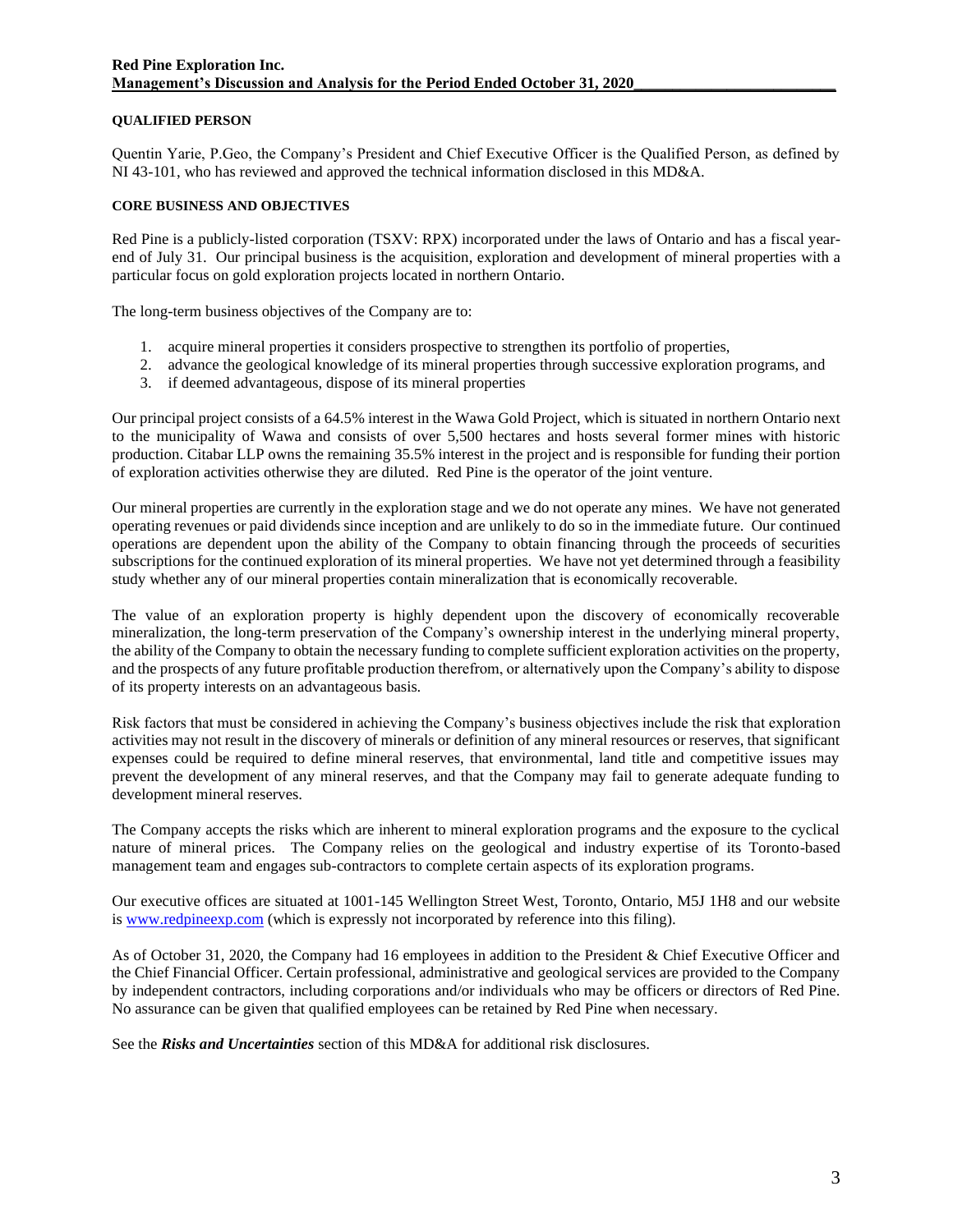# **EXPLORATION PROPERTIES - DESCRIPTION**

# **Wawa Gold Project**

As at October 31, 2020 the Wawa Gold property consisted of 34 unpatented and mining claims and 164 patented and leased mining claims totaling 5,582 contiguous hectares and hosts several past producing mines. The project area is located approximately 2 kilometres east of the Town of Wawa in northern Ontario.

On August 7, 2015, the Company met the conditions to earn its initial 30% interest in the underlying joint venture (the "Wawa Gold JV"), which was owned 30% by Augustine and 40% by Citabar, whereby the Company became the operating manager of the JV. In the fall of 2015, all 34 unpatented mining claims were transferred to a 30/30/40 shared holding to reflect the satisfied earn in agreement. As operating manager:

- a) The Company is entitled to receive project management fees from the JV partners.
- b) The Company shall be reimbursed periodically by the JV partners on a pro rata basis for all exploration expenditures incurred for the benefit of the joint-venture, which are recognized as a reduction of exploration expenditures when invoiced to the JV partners.

On February 3, 2017, the Company completed a plan of arrangement whereby Augustine became a wholly-owned subsidiary resulting in an increase in the ownership to 60% of the Wawa Gold Property. Currently the Company has an ownership interest of 64.5% in the Wawa Gold Property.

# **Cayenne Property**

The Cayenne property consisted of 2 unpatented claims (2 claim units) and 1 lease (62.67 ha) in Genoa Township located approximately 110 kilometers southwest of Timmins, Ontario. The Company owns 100% of the property.

# **Algoma-Talisman Property**

The Company has a 100% interest in an MRO patented land package covering approximately 65 square kilometers of fee simple patented mineral rights in Coppell and Newton Townships of the Porcupine Mining Division of Northern Ontario located approximately 110 km southwest of Timmins, Ontario.

# **Mortimer Property**

The Company has a 100% interest in a block of 12 contiguous unpatented mining claims covering approximately 2.3 square kilometers in the Dore Township approximately 110 km southwest of Timmins, Ontario. The previous owners retain NSRs ranging between 0.2% and 2% on certain claims and the Company has the option to purchase a portion of these NSRs for various cash payments as specified in the original purchase agreements.

## **Mount Logano Property**

The Company held a 100% interest in 1 unpatented mining claim (3 claim units) located approximately 11 km east of the Dome mine in Timmins, Ontario. The claim is subject to a 3% NSR for gold and a 2% NSR for other minerals mined in the Mt. Logano Property. The Company has the right at any time to buy back 50% of the NSR (or 1.50% NSR for gold and 1.00% NSR for all other minerals) for the sum of \$3,000,000.

## **Moffatt Property**

The Company has a 100% interest in 4 unpatented mining claims covering 704 hectares located approximately 10 km northwest of Atikokan, Ontario.

## **Net Smelter Royalties**

The Company retains a 1.5% Net Smelter Return ("NSR") on approximately 75 square kilometers of claims 20 km east of Goldcorp's Borden Gold project near Chapleau, Ontario. The underlying property package was sold to Probe Mines Ltd. in November 2012.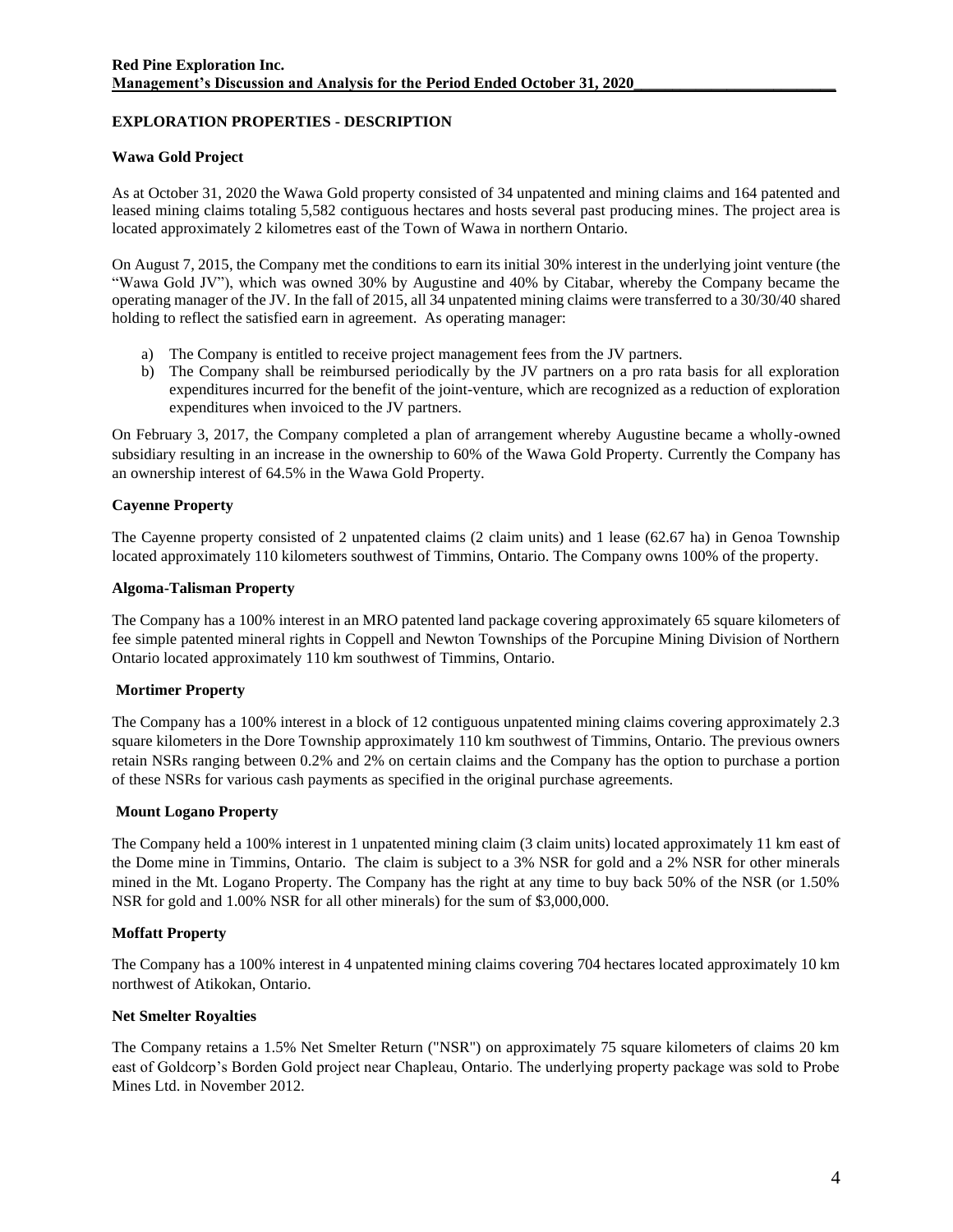# **EXPLORATION AND EVALUATION ACTIVITIES**

During the period ended October 31, 2020, the Company's exploration activities have focused on the Wawa Gold Project.

The 2020 drilling program was designed to: 1) expand gold mineralization in the down-dip and down-plunge extensions of the Surluga Deposit in the Jubilee Shear Zone beyond the footprint of the current resource, 2) expand gold mineralization in the Hornblende Shear Zone, adjoining and parallel to Surluga and 3) test the Jubilee Shear Zone extension south of the Parkhill Fault.

On May 7, 2020**,** the Company announced the relaunching of field activities and drilling at its Wawa Gold Project, located 2 km southeast of Wawa, Ontario. The 2020 drilling program was suspended in March due to COVID-19 (*see March 31, 2020 News Release*). With strict health protocols in place, geologists are now on site to re-open camp and resume field operations this week. The drilling program will relaunch within the next two weeks. Red Pine's programs are fully-funded and the Company was able to complete approximately 3,000 metres of a 16,000-metres drilling program before suspending operations. Results for 3 drill holes completed this winter are pending and will be announced as they are received.

The results from the summer program were announced on October 15, 2020. The 2020 drilling program has extended the Surluga Deposit by approximately 300 metres down-dip to a total depth of approximately 600 metres and discovered what could be a new higher-grade zone in the shear structure. The plan going forward is that with additional drilling, the mineralized zones identified beneath the Surluga Deposit could potentially increase the current mineral resource. The visual indicators and the higher-grade gold assays ( $> 3$  g/t) intersected in SD-20-293 suggest that the intensity of alteration and quartz veining associated with gold mineralization increases with depth. This defines a new promising exploration target for Red Pine as the Company continues to expand the Surluga Deposit."

Red Pine holds a 64.5% interest in the Wawa Gold Project and is the Manager and Operator of the project. The exploration strategy is to increase and quantify the gold resource on the property. This is being done through continued exploration and delineation intended to increase the Company's understanding of the gold bearing mineralization. Over the past 12 months, Red Pine drilled 5,300 meters and 73,895 meters of drilling being completed on the project as of July 31, 2020 and finalized the sampling of 42,000 metres of historic core that was never sampled by previous operators of the project (initiated in February 2016). Mechanized stripping and channel sampling were completed on the Cooper Shear System, Grace Deformation Zone and the southern extension of the Jubilee Shear Zone. Drilling is now completed for the year.

Golder Associates completed the new resource estimate, effective May 31, 2019 for the Wawa Gold Project (detailed information included in CORPORATE HIGHLIGHTS). The new Mineral Resource estimate for the Wawa Gold Project was evaluated for an underground mining scenario and is reported at a 2.7 g/t cut-off within a 2 g/t envelope, and now stands at 1,307,000 tonnes at 5.47 g/t for 230,000 ounces gold in the Indicated category and 2,716,000 tonnes at 5.39 g/t for 471,000 ounces gold in the Inferred category. The new resource model will become an important strategic exploration tool as the project advances.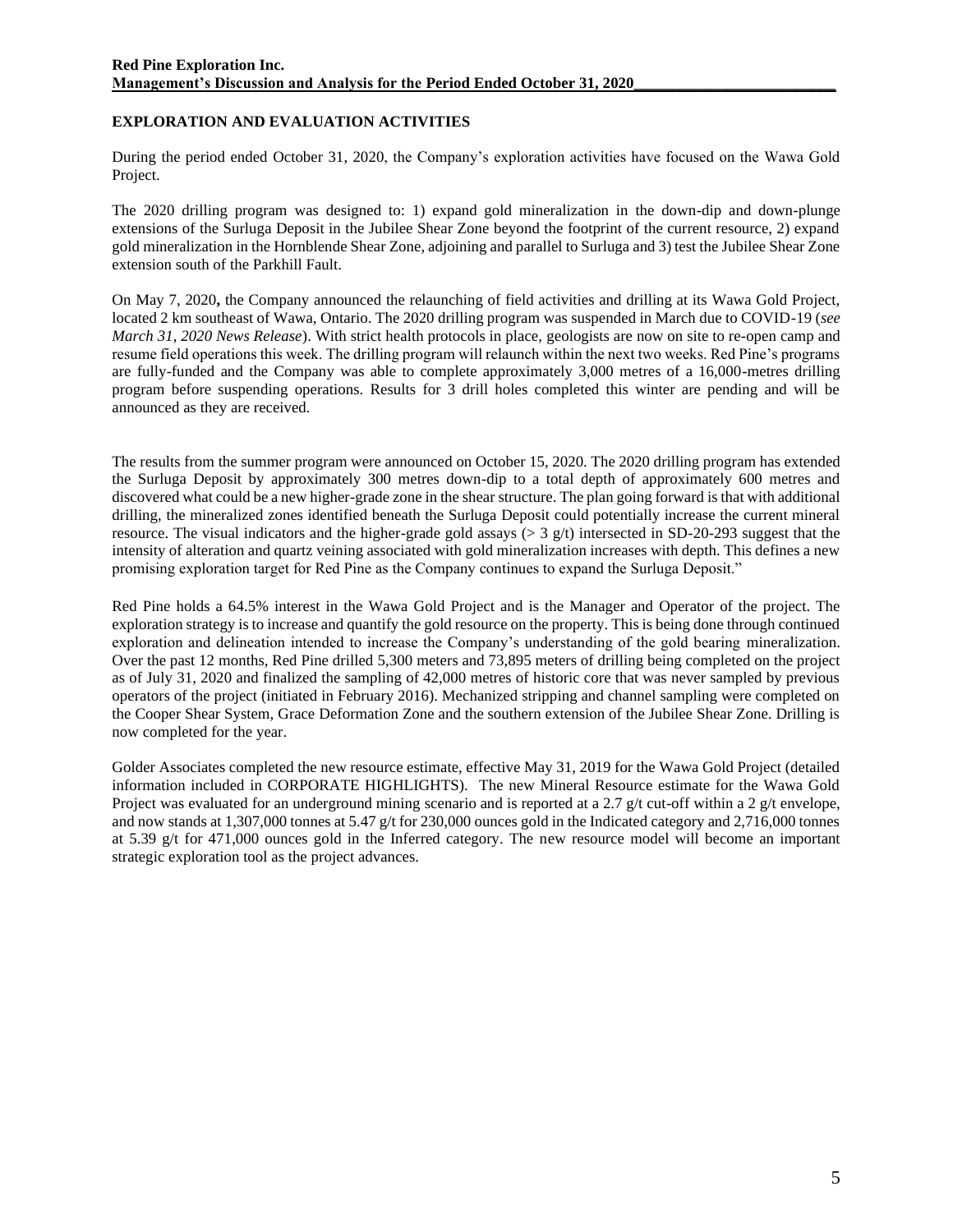## **EXPLORATION AND EVALUATION EXPENDITURES**

The Company has ownership interests in the several exploration projects. The Wawa Gold Project is the primary focus of exploration.

The following table summarizes the cumulative exploration and evaluation expenditures the Company has incurred on its mineral properties. The Wawa Gold property expenditures includes all amounts incurred by the joint-venture prior to any prorated recovery from the joint-venture partners.

|                                  |                           | Cayenne         | Other             |                         |
|----------------------------------|---------------------------|-----------------|-------------------|-------------------------|
|                                  | <b>Wawa Gold Property</b> | <b>Property</b> | <b>Properties</b> | <b>Total Properties</b> |
|                                  |                           |                 |                   |                         |
| <b>Balance July 31, 2019</b>     | 40,400,986                | 6,137,686       | 8,482,174         | 55,020,846              |
| Property Acquisiton Costs        |                           |                 |                   |                         |
| <b>Exploration Expenditures</b>  | 1,012,174                 |                 |                   | 1,012,174               |
| Balance - October 31, 2019       | 41,413,160                | 6,137,686       | 8,482,174         | 56,033,020              |
| <b>Property Acquisiton Costs</b> | 223.947                   |                 |                   | 223.947                 |
| <b>Exploration Expenditures</b>  | 1,826,679                 |                 |                   | 1,826,679               |
| <b>Balance – July 31, 2020</b>   | 43,463,786                | 6,137,686       | 8,482,174         | 58,083,646              |
| Property Acquisiton Costs        |                           |                 |                   |                         |
| <b>Exploration Expenditures</b>  | 384,833                   |                 |                   | 384,833                 |
| Balance – October 31, 2020       | 43.848.619                | 6.137.686       | 8.482.174         | 58.468.479              |

During the three-month period ended October 31, 2020:

- a) The Company incurred total acquisition, exploration and evaluation expenditures of \$384,833 on the Wawa Gold property for the three month period ended October 31, 2020 (2019: \$1,012,174).
- b) During the period ended October 31, 2020, the Company's joint venture partner on the Wawa Gold Project, Citibar L.P. ("Citibar") did not participate in its share of contributions. Citabar's participating interest in the project will be decreased proportionately based on a predetermined formula for its non-participation in its share of contributions down to a minimum of 25% at which point further provisions are triggered to account for their non-contribution. Their interest will be diluted further from the current 34.5% ownership interest as at July 31, 2020.

## **FUTURE OUTLOOK AND PLAN**

The Wawa Gold Project delineation program is designed to both expand and increase confidence in the existing inferred and indicated gold resources. The drilling, trenching and mapping programs are expected to continue to yield significant advancements in the status of the identified resources. The Company is focused on efficient, rapid exploitation and plans to increase the size of the deposits in the near future. Results and plans for the Wawa Gold Project are discussed in further detail in the section titled Exploration and Evaluation Activities.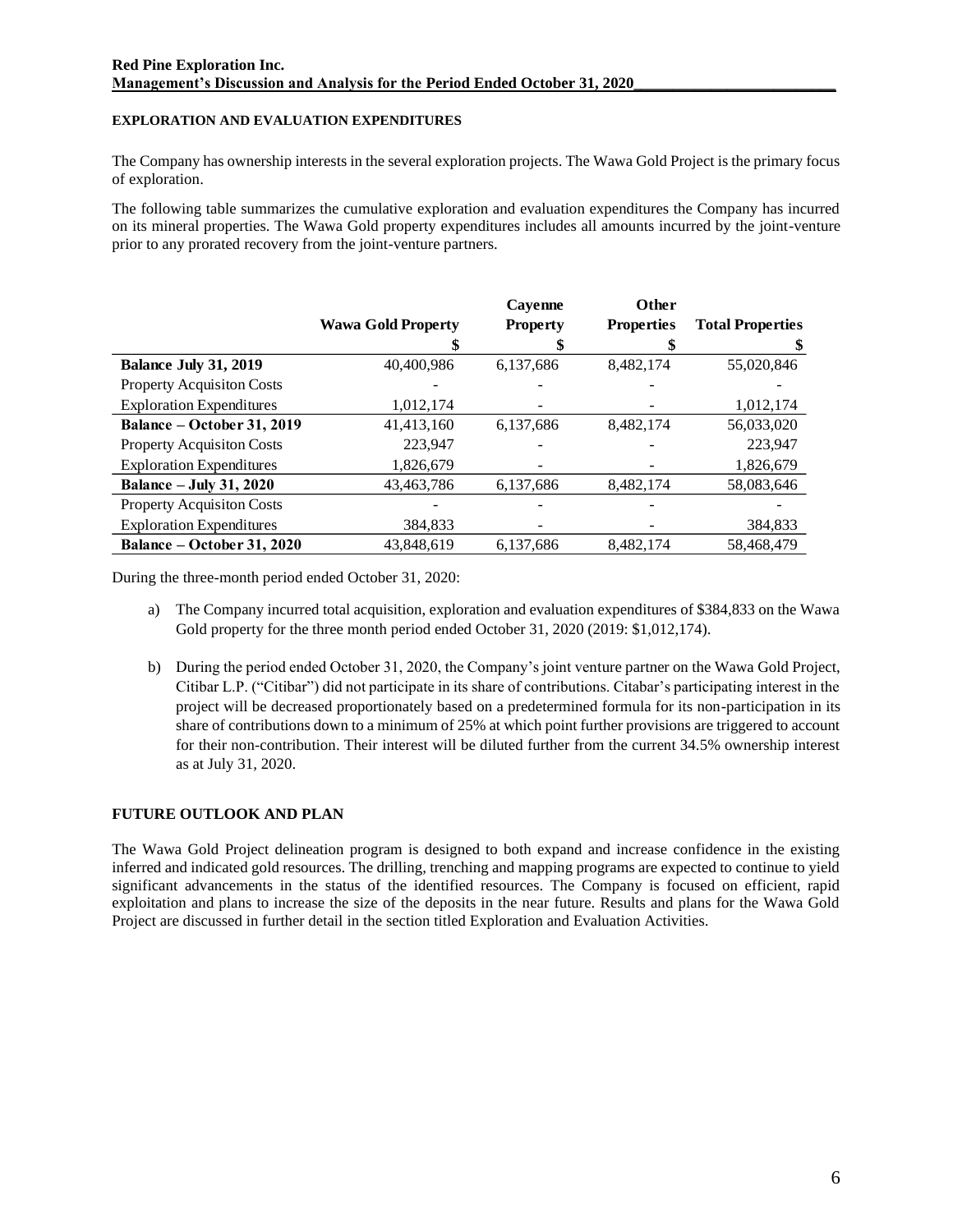## **RESULTS OF OPERATIONS**

The following are explanations of the material changes for the period ended October 31, 2020 compared to year ended October 31, 2019:

|                                                 | Three-month<br>period ended |                                   | Three-month<br>period ended |             |
|-------------------------------------------------|-----------------------------|-----------------------------------|-----------------------------|-------------|
|                                                 |                             | October 31, 2020 October 31, 2019 |                             |             |
| <b>Expenses</b>                                 |                             |                                   |                             |             |
| Exploration Expenditures (note 3 and 5)         | \$                          | 384,833                           | <sup>\$</sup>               | 1,012,174   |
| General and Adminstrative (note 9)              |                             | 12,959                            |                             | 113,115     |
| Payroll & Professional Fees (note 6)            |                             | 104,520                           |                             | 93,368      |
| Depreciation and Amortization (note 3, 4 and 5) |                             | 24,028                            |                             | 20,048      |
| Interest Income                                 |                             | 105                               |                             | (1,998)     |
| Lease accretion $(gain)$ (note 4)               |                             | 5,300                             |                             | (34, 342)   |
| Change in flow-through provision                |                             | (27, 190)                         |                             |             |
| Foreign Exchange Loss (Gain)                    |                             | 589                               |                             |             |
| <b>Total Expense</b>                            |                             | 505,145                           |                             | 1,202,365   |
| <b>Loss and Comprehensive Loss for Period</b>   |                             | (505, 145)                        | \$                          | (1,202,365) |

### **RESULTS OF OPERATIONS**

*Results for the period ended October 31, 2020*

- Exploration expenditures decreased to \$384,833 (2019: \$1,012,174) primarily as a result of a reduced drilling program as a result reduced financing available and the impact of Covid 19.
- Recovery of exploration expenditures decreased to \$nil (2019: \$nil) as Citabar did not fund its proportional share of exploration on the Wawa Gold Project.
- General and administrative decreased to \$12,959 (2019: \$113,115) as a result of a larger recovery of expenses from related companies sharing services primarily including office space. The significant decrease is also related to a higher proportion of management fees being allocated to exploration expenditures as compared to the prior year. Implementation of IFRS 16 resulted in lease expenses being reallocated to the depreciation and amortization line item and lastly a reduction in investor relations related programs.
- There was no share based compensation for neither 2020 or 2019 period.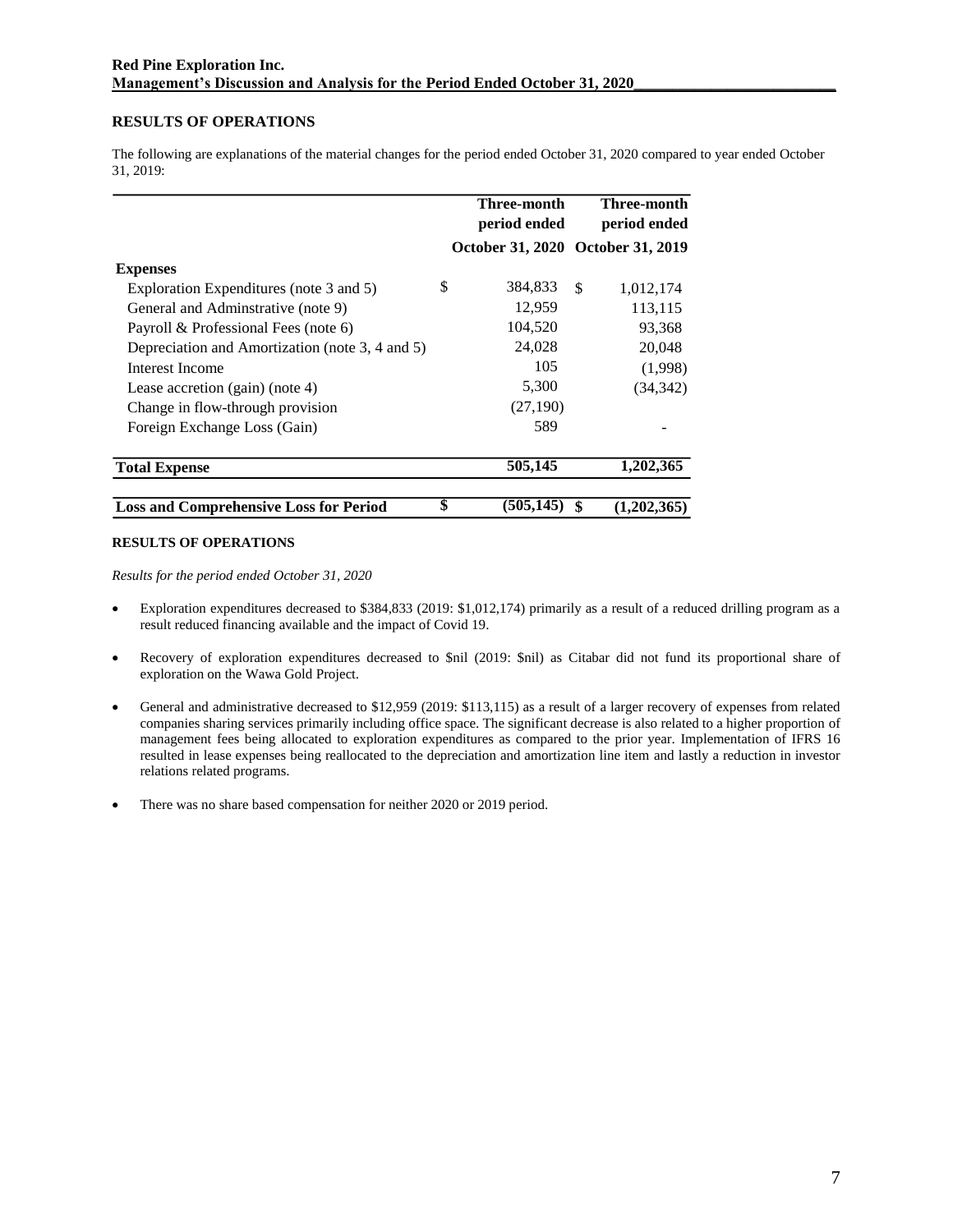## **QUARTERLY RESULTS OF OPERATIONS**

|                                             | <b>Ouarter Ended</b>    |                      |                       |                         |
|---------------------------------------------|-------------------------|----------------------|-----------------------|-------------------------|
|                                             | <b>October 31, 2020</b> | <b>July 31, 2020</b> | <b>April 30, 2020</b> | <b>January 31, 2020</b> |
|                                             |                         |                      |                       |                         |
|                                             |                         |                      |                       |                         |
| Exploration expenditures net of recoveries  | 384,833                 | 771.587              | 732,747               | 546,292                 |
| Loss and Comprehensive loss for the quarter | (505, 145)              | (992, 868)           | (850, 207)            | (900, 340)              |
| Basic and diluted loss per share            | (0.00)                  | (0.00)               | (0.00)                | (0.00)                  |
| Working Capital Surplus (Deficit)           | 82,181                  | 604,550              | 1,555,949             | (2,513,226)             |

The following is selected quarterly information for the eight most recently completed quarters:

|                                             | <b>Ouarter Ended</b>    |               |                       |                         |
|---------------------------------------------|-------------------------|---------------|-----------------------|-------------------------|
|                                             | <b>October 31, 2019</b> | July 31, 2019 | <b>April 30, 2019</b> | <b>January 31, 2019</b> |
|                                             |                         |               |                       |                         |
| Exploration expenditures net of recoveries  | 1.012.174               | 642,777       | 681,146               | 1,092,501               |
| Loss and Comprehensive loss for the quarter | (1,202,365)             | (1,693,765)   | (918, 052)            | (1,361,970)             |
| Basic and diluted loss per share            | (0.00)                  | (0.00)        | (0.00)                | (0.00)                  |
| Working Capital Surplus (Deficit)           | (82, 450)               | 2,056,740     | 2,424,129             | 3,256,206               |

### *Results for the three-months ended October 31, 2020*

- Exploration expenditures were \$384,833 (2019: \$1,012,174) as the drilling program essentially was suspended July 31, 2020
- There was no recovery of exploration expenditures by the Company's joint venture partner, Citibar during the period
- Loss and Comprehensive Loss decreased to \$505,145 (2019: 1,202,365) primarily as a result of a reduced exploration program on the Wawa gold project.

## **OFF BALANCE SHEET TRANSACTIONS**

The Company does not have off-balance sheet arrangements including any arrangements that would affect the liquidity, capital resources, market risk support and credit risk support or other benefits.

## **DIVIDENDS**

The Company has neither declared nor paid any dividends on its Common Shares. The Company intends to retain its earnings, if any, to finance growth and expand its operations and does not anticipate paying any dividends on its common shares in the foreseeable future.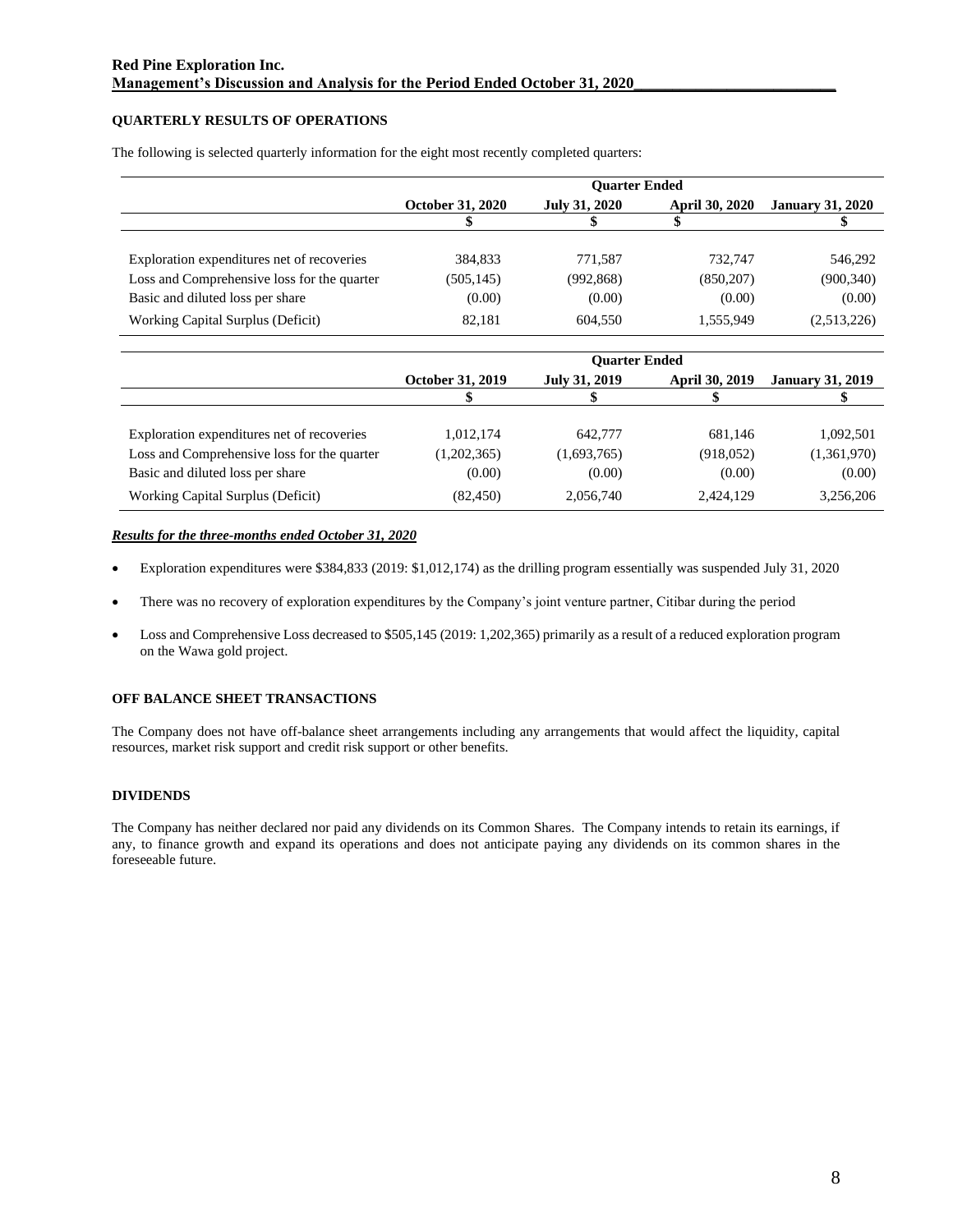# **RIGHT OF USE ASSET AND LEASE LIABILITY**

The following table sets out the changes to the carrying value of right of use asset and lease liability:

|                           | Three-month  | Three-month  |
|---------------------------|--------------|--------------|
|                           | period ended | period ended |
|                           | October 31,  | October 31,  |
|                           | 2020         | 2019         |
|                           | \$           | \$           |
| <b>Right of use asset</b> |              |              |
| <b>Balance</b> , opening  | 328,660      | 420,206      |
| Amortization              | (24,028)     |              |
| <b>Balance</b>            | 304,632      | 420,206      |
| <b>Lease liability</b>    |              |              |
| Balance, opening          | 300,528      | 385,964      |
| <b>Lease accretion</b>    | 5,300        |              |
| Lease payments            | (27, 604)    |              |
| <b>Balance</b> , closing  | 278,224      | 385,964      |
| <b>Current portion</b>    | (93, 350)    | (92, 342)    |
| Long term portion         | 184.874      | 293.622      |

On December 12, 2016, the Company signed an office space lease agreement for office space located at 145 Wellington Street West for seven (7) years from January 1, 2017 to December 31, 2023. The Company has a prepaid rent deposit totaling \$41,579, which is included in the right of use asset and amortized over the term of the lease.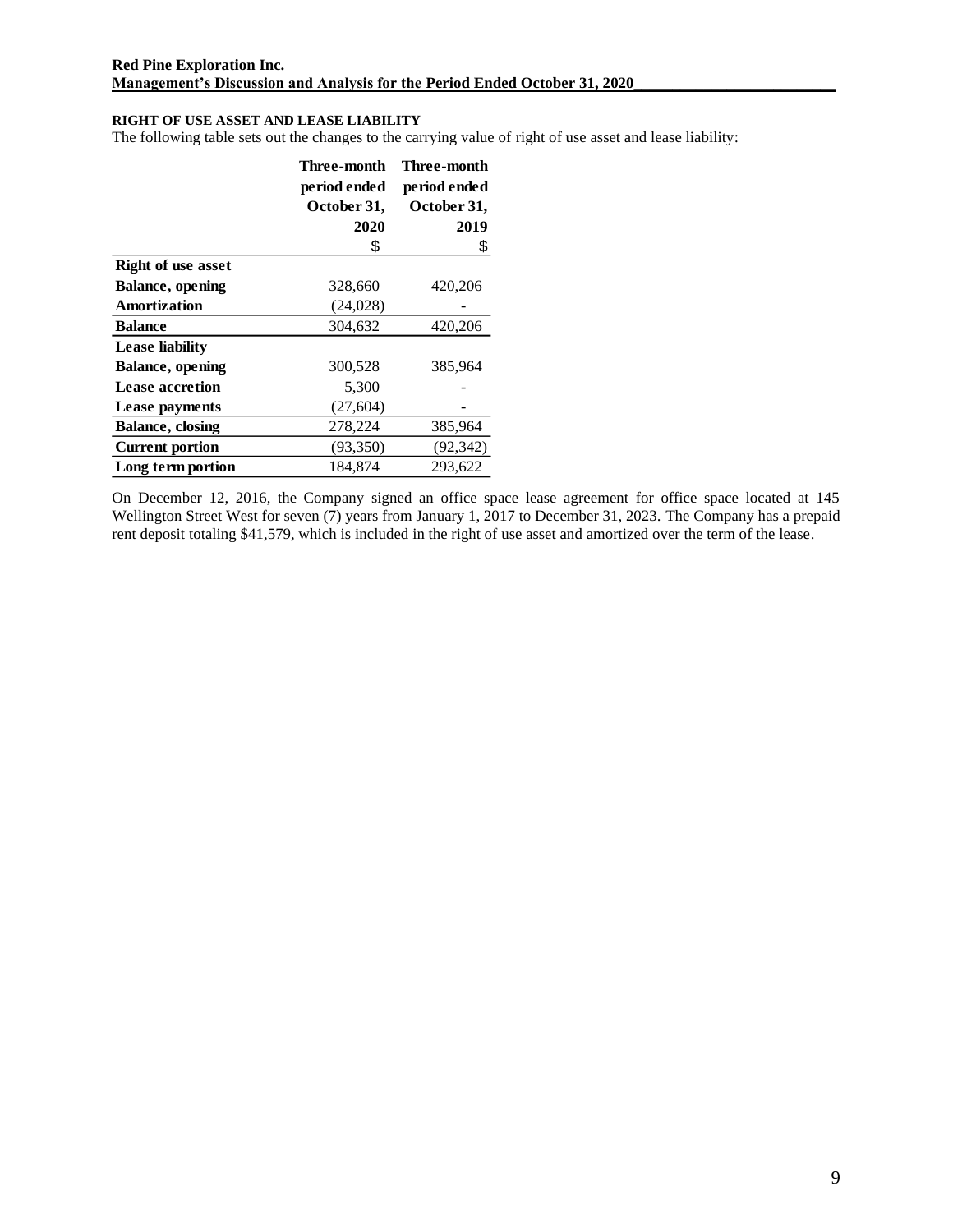# **FLOW-THROUGH EXPENDITURE COMMITMENTS**

During the year ended July 31, 2015, the Company recorded a contingent provision of \$200,000 to recognize the obligation to flow-through subscribers of the 2011 series, which was calculated using a 35% combined rate applied against the estimated CEE shortfall.

Based on the results of a CRA audit completed in March 2016 of qualified CEEs incurred during the years ended December 31, 2011 and 2012, it was determined there was a shortfall of \$227,592 and \$526,743 for the 2011 and 2012 F/T series, respectively. As a result, the total provisions for the obligations to flow-through subscribers were increased by \$64,000 during the year ended July 31, 2016.

The following table sets out the changes to the provision for the obligation to flow-through subscribers:

| <b>Financing Series</b>                                | 2010 F/T Series<br>with CEE<br><b>Commitments to the</b><br><b>Calendar Year</b><br>Ending<br>December 31, 2011<br>\$ | 2011 F/T Series<br>with CEE<br><b>Commitments to the</b><br><b>Calendar Year</b><br>Ending<br><b>December 31, 2012</b><br>\$ | Total<br><b>Provision</b> |
|--------------------------------------------------------|-----------------------------------------------------------------------------------------------------------------------|------------------------------------------------------------------------------------------------------------------------------|---------------------------|
| Balance – October 31, 2019 and July<br>31, 2020        | 79,500                                                                                                                | 184,500                                                                                                                      | 264,000                   |
| <b>Settlements</b><br>Change in flow-through provision | (37,071)<br>(27,190)                                                                                                  | (116, 053)                                                                                                                   | (153, 124)<br>(27,190)    |
| Balance –October 31, 2020,                             | 15,239                                                                                                                | 68,447                                                                                                                       | 83,686                    |

During the three-month period ended October 31, 2020, \$nil settlements occurred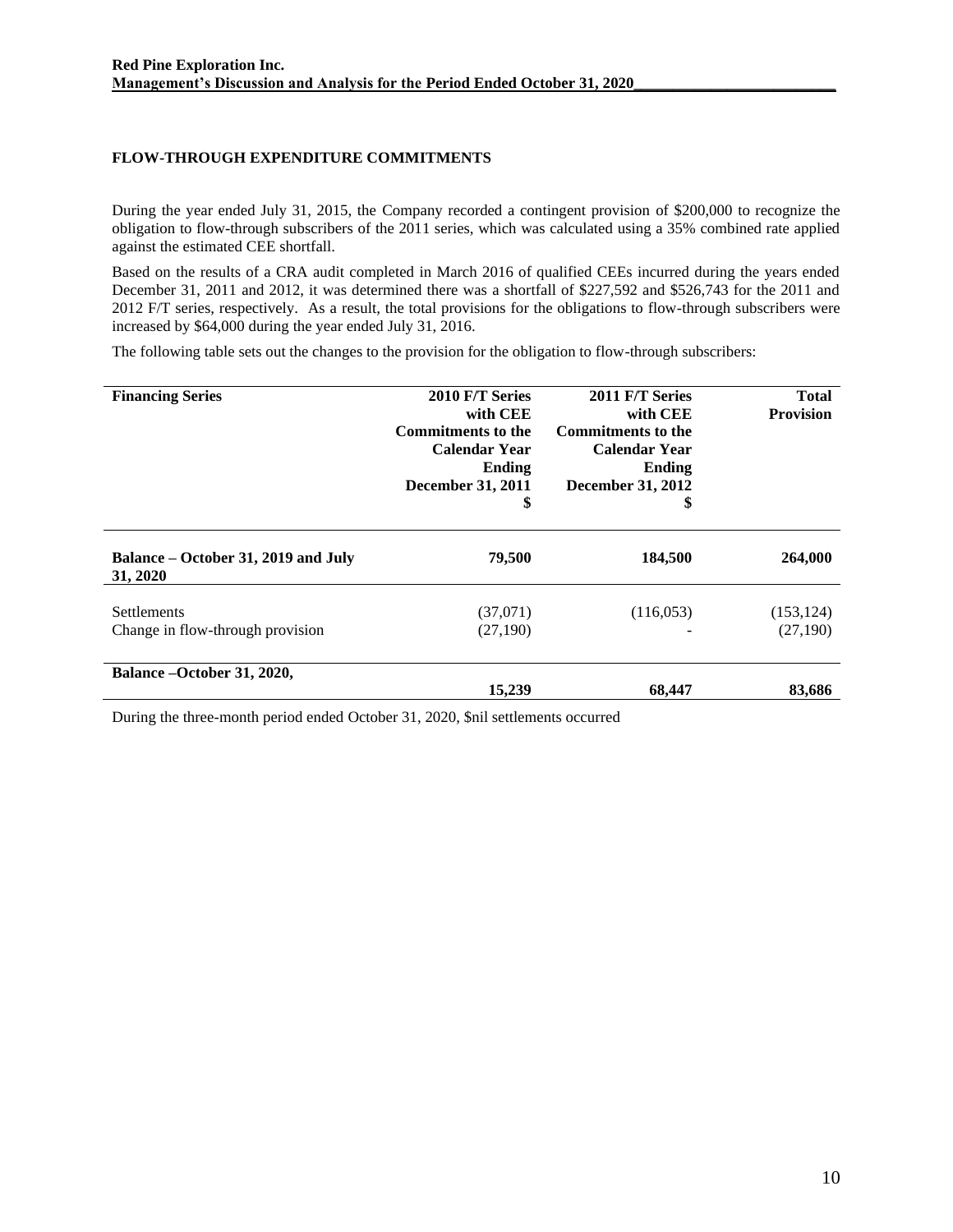# **RELATED PARTY EXPENDITURES AND BALANCE**

Related parties as defined by IAS 24 *Related Party Disclosures* include the members of the Board of Directors, key management personnel and any companies controlled by these individuals. Key management personnel include those persons having authority and responsibility for planning, directing and controlling activities of the Company. Key management personnel for the Company consist of the CEO and CFO.

|                           | Three months ended October 31, |        |
|---------------------------|--------------------------------|--------|
|                           | 2020                           | 2019   |
|                           |                                | \$     |
| Short term benefits $(1)$ | 35,750                         | 84,795 |
| Share based payments (2)  |                                |        |
|                           | 35,750                         | 84,795 |

(1) Includes salary and professional fees.

(2) Represents the expense of stock options vested during the year

As of October 31, 2020, the following related party balances were outstanding:

Included in amounts receivable is an amount of \$74,963 (October 31, 2019, amount receivable: \$127,778) related to exploration, rent and general & administrative charges from companies under common management. The Companies share the services of certain senior officers along with other administrative services including office rental.

Insiders of the Company acquired a total of 5,546,427 units in the financing that closed December 31, 2019.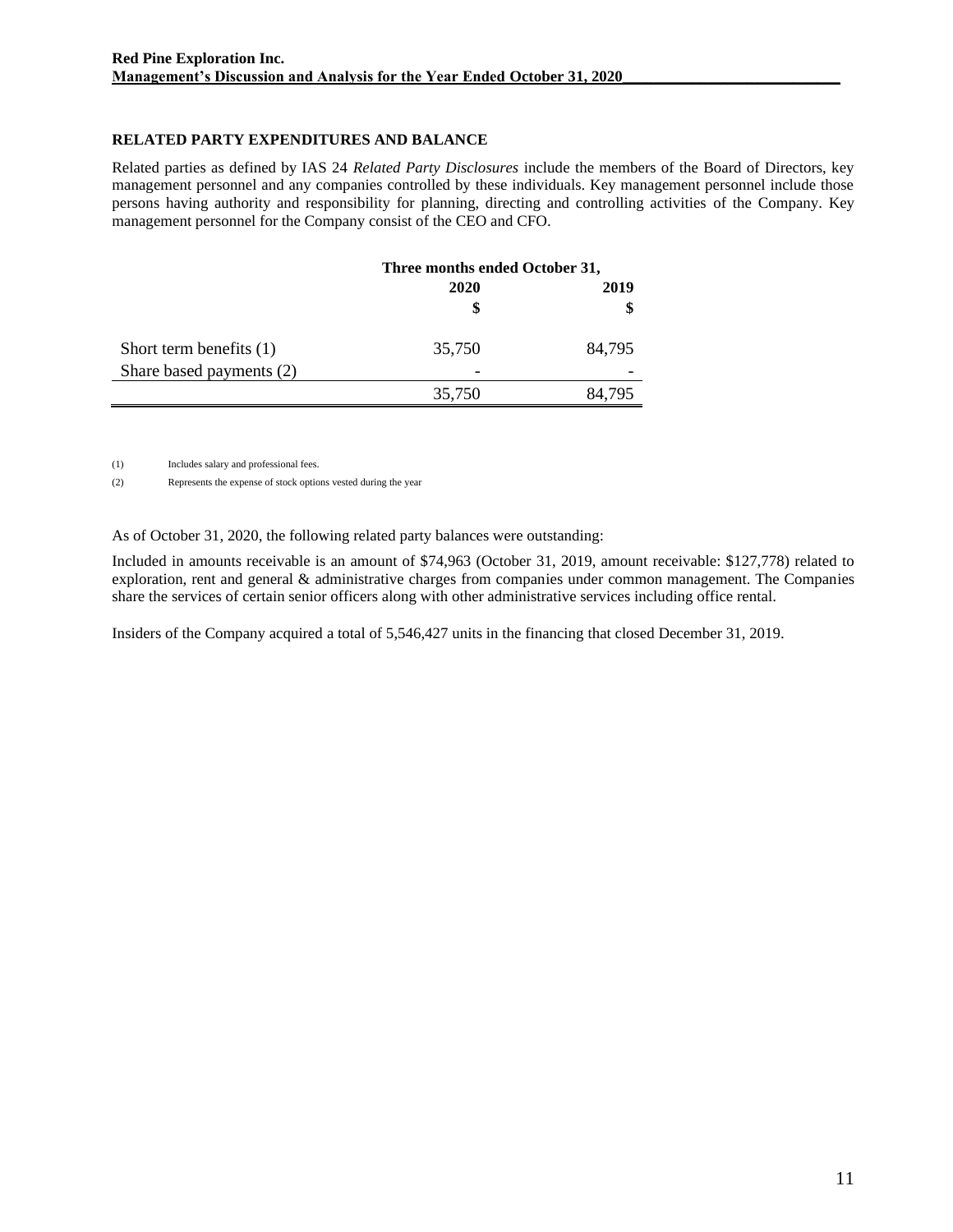## **SHARE CAPITAL**

The Company's share capital and equity instruments outstanding comprised the following:

|                                               | <b>October 31, 2020</b> | July 31, 2020 |
|-----------------------------------------------|-------------------------|---------------|
| <b>Issued:</b> Fully paid common shares       | 477,222,387             | 477,222,387   |
| <b>Issued:</b> Common share purchase warrants | 128,897,639             | 128,897,639   |
| <b>Issued:</b> Stock options                  | 21,787,023              | 23,662,023    |

As at the date of this MD&A, the fully paid common shares outstanding of the Company was 477,222,387.

On March 11, 2020, the shareholders authorized a consolidation (the "Consolidation") of the Corporation's outstanding common shares on the basis of up to one (new) for ten (old) Common Shares (up to 1:10). The resolution provided the Board of Directors (the "Board") with the discretion to determine the actual Consolidation basis within this range. The Board was also given the discretion not to proceed with the Consolidation if it is deemed to be in the best interests of the Corporation not to do so.

## **LIQUIDITY AND CAPITAL MANAGEMENT**

As at July 31, 2020, the Company had a working capital surplus of \$82,181 (July 31, 2019: \$1,125,990).

There were no changes in the Company's approach to capital management during the period ended October 31, 2020.

In managing liquidity, the Company's primary objective is to ensure the entity can continue as a going concern while raising additional funding to meet its obligations as they come due. The Company's operations to date have been funded by issuing equity. The Company expects to improve the working capital position by securing additional financing.

The Company's investment policy is to invest excess cash in very low risk financial instruments such as term deposits or by holding funds in high yield savings accounts with major Canadian banks. Financial instruments are exposed to certain financial risks, which may include currency risk, credit risk, liquidity risk and interest rate risk.

The Company's mineral property interests are all in the exploration stage, as such the Company is dependent on external financing to fund its exploration activities and administrative costs. Management continues to assess the merits of mineral properties on an ongoing basis and may seek to acquire new properties or to increase ownership interests if it believes there is sufficient geologic and economic potential.

Management mitigates the risk and uncertainty associated with raising additional capital in current economic conditions through cost control measures that minimizes discretionary disbursements and reduces exploration expenditures that are deemed of limited strategic value.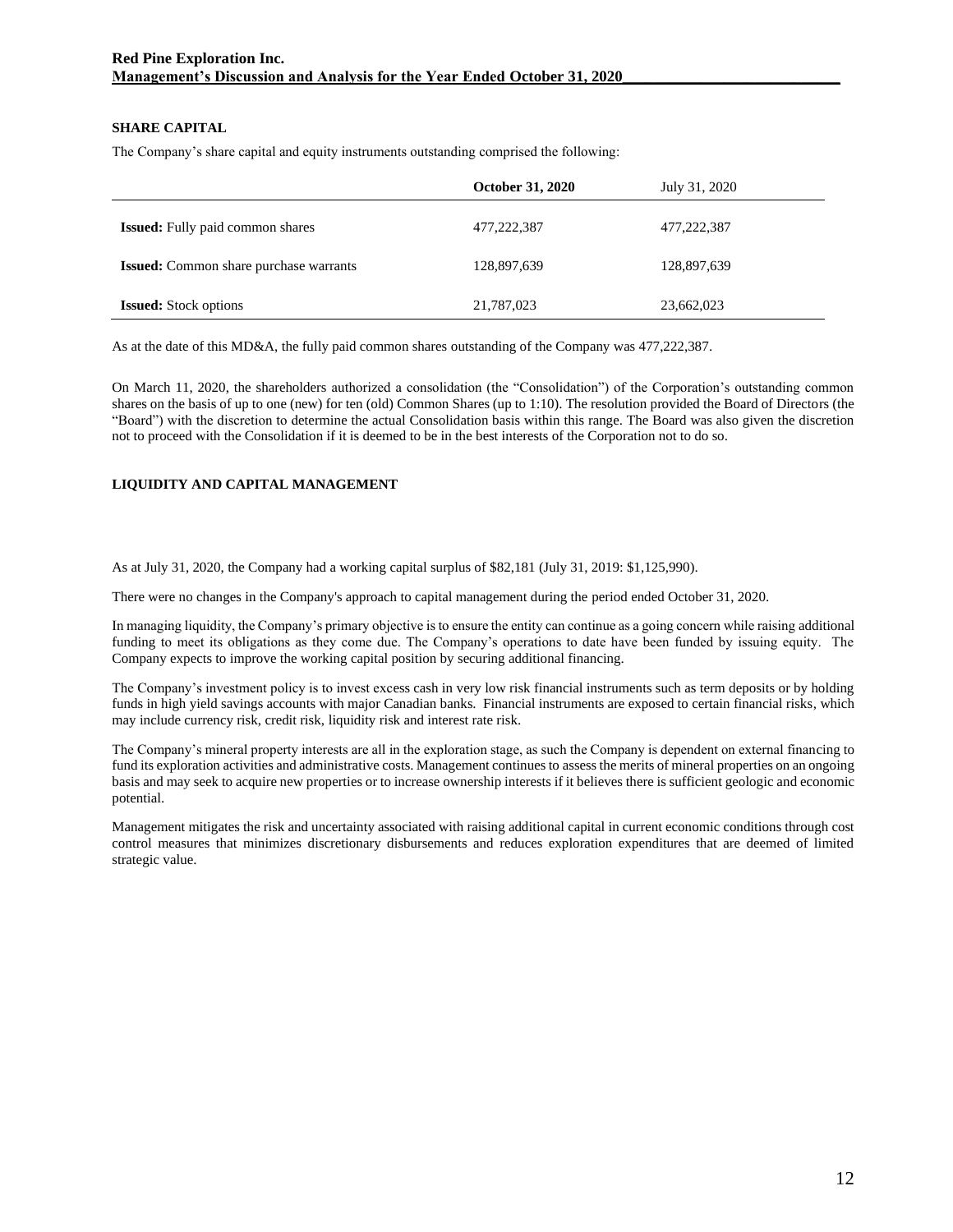## **LIQUIDITY AND CAPITAL MANAGEMENT (CONTINUED)**

The Company manages the capital structure (consisting of shareholders' deficiency) on an ongoing basis and adjusts in response to changes in economic conditions and risks characteristics of its underlying assets. Adjustments to the Company's capital structure may involve the issuance of new shares, assumption of new debt, acquisition or disposition of assets, or adjustments to the amounts held in cash, cash equivalents and short-term investments.

The Company is not subject to any externally imposed capital requirements other than flow-through spending commitments, other than flow-through spending commitments.

### **FINANCIAL INSTRUMENT RISK FACTORS**

The following disclosures are to enable users of the consolidated financial statements to evaluate the nature and extent of risks arising from financial instruments at the end of the reporting year:

#### *a) Credit risk*

The Company's credit risk is the risk of counterparty default on cash and cash equivalents held on deposit with financial institutions. The Company manages this risk by ensuring that deposits are only held with large Canadian banks and financial institutions. The amount receivable is primarily HST due from the Canadian government and receivables from related parties.

### *b) Liquidity risk*

The Company's liquidity risk is the risk that the Company has insufficient funds to settle its contractual financial liabilities. The Company manages this risk through a budgeting process that ensures sufficient funds are available as contractual cash flows become due.

As at October 31, 2020, the Company had a cash and cash equivalents balance of \$310,378 (July 31, 2020: \$647,920) to settle current liabilities of \$443,238 (July 31, 2020: \$527,781).

While the Company has been successful in obtaining required funding in the past, there is no assurance that future financings will be available. Refer to going concern note 1.

## **FINANCIAL INSTRUMENT RISK FACTORS (CONTINUED)**

#### *c) Market risks*

The Company's market risk arises from changes in interest rates and commodity prices that could have an impact on profit and loss. This includes:

- Interest rate risk is the sensitivity of the fair value or of the future cash flows of a financial instrument to changes in interest rates. The Company does not have any financial assets or liabilities that were subject to variable interest rates.
- Commodity price risks, particularly with respect to gold, is the sensitivity of the fair value of, or of the future cash flows, from mineral assets. The Company manages this risk by continually monitoring base and precious metal prices and commodity price trends to determine the appropriate timing for funding the exploration or development of its mineral assets, or for the acquisition or disposition of mineral assets. The Company does not have any mineral assets at the development or production stage carried at historical cost. The Company has expensed the acquisition and exploration costs of its exploration stage mineral assets.
- Marketable securities risk, is the sensitivity of the fair value of marketable securities to supply and demand for marketable securities. The Company manages this risk by continually monitoring the market pricing and trends of its portfolio of securities to determine the appropriate timing to complete any acquisitions or dispositions. The Company has determined the marketable securities risk at year-end is minimal.
- Currency risk, is the sensitivity of the fair value or of the future cash flows of financial instruments to changes in foreign exchange rates. The Company does not have any financial assets or liabilities that were subject to variable foreign exchange rates and as such the Company is not subject to currency risk.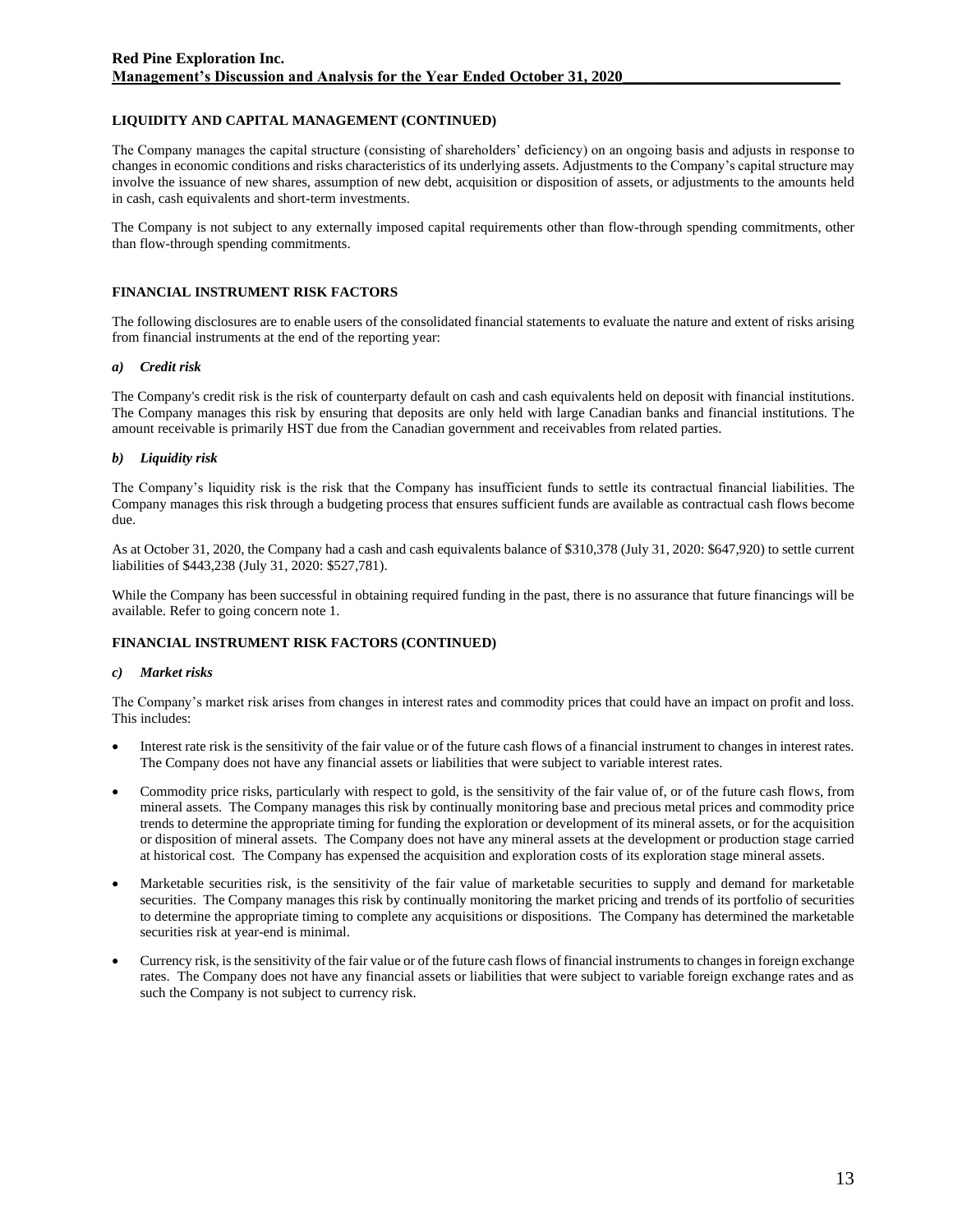## **RISKS AND UNCERTAINTIES**

The operations of the Company are speculative due to the high-risk nature of its business, which is the acquisition, financing, exploration and development of mining properties. Additional risks not currently known to the Company, or that the Company currently deems immaterial, may also impair the Company's operations. If any of the following risks actually occur, the Company's business, financial condition and operating results could be adversely affected.

#### *Management*

The success of the operations and activities of the Company is dependent to a significant extent on the efforts and abilities of its management, outside contractors, experts and other advisors. Investors must be willing to rely to a significant degree on management's discretion and judgement, as well as the expertise and competence of the outside contractors, experts and other advisors. The Company does not have a formal program in place for succession of management and training of management. The loss of one or more of the key employees or contractors, if not replaced on a timely basis, could adversely affect the Company operations and financial performance.

### *Credit risk*

The Company deposits cash with financial institutions it believes to be creditworthy. In some circumstances, cash balances at these financial institutions may exceed the federally guaranteed amount. The Company's current credit risk is primarily attributable to cash and amount receivable. Cash is held with a reputable, Tier A Canadian chartered bank and as such, management believes the risk of loss to be minimal. Amount receivable is due from the federal government of Canada and receivables from related parties. Management believes that the credit risk with respect to financial instruments included in HST recoverable is minimal and remote.

### *Liquidity risk*

The Company's ability to remain liquid over the long term depends on its ability to obtain financing necessary to complete exploration and development of its mineral properties and their future profitable production or, alternatively, upon the Company's ability to dispose of its interest on an advantageous basis.

### *Currency risk*

The Company has no foreign currency denominated assets or liabilities. Major purchases are transacted in Canadian dollars and therefore the Company has no material foreign currency exposure.

#### *Interest rate risk*

The Company's cash balance is subject to changes in interest rates. Interest rate risk is minimal.

#### *Tax risk*

The Company has commitments to incur Canadian Exploration Expenditures. Any shortfall could result in tax penalties assessed by the Canada Revenue Agency.

## *Equity price risk*

Market risk arises from the possibility that changes in market prices will affect the value of financial instruments of the Company. Except for marketable securities, the Company's other financial instruments (cash, amount receivable, accounts payable and accrued liabilities) are not subject to price risk.

#### *Commodity price risk*

The Company is exposed to price risk with respect to gold and other commodity prices, such prices impacting the future economic feasibility of its exploration properties. The Company closely monitors gold and other commodity prices to determine the appropriate course of action to be taken by the Company.

#### *Additional capital*

The exploration activities of the Company may require substantial additional financing. Failure to obtain sufficient financing may result in delaying or indefinite postponement of exploration and development of any of the Company's properties. There can be no assurance that additional capital or other types of financing will be available if needed or that, if available, the terms of such financings will be favourable to the Company. In addition, low commodity prices may affect the Company's ability to obtain financing.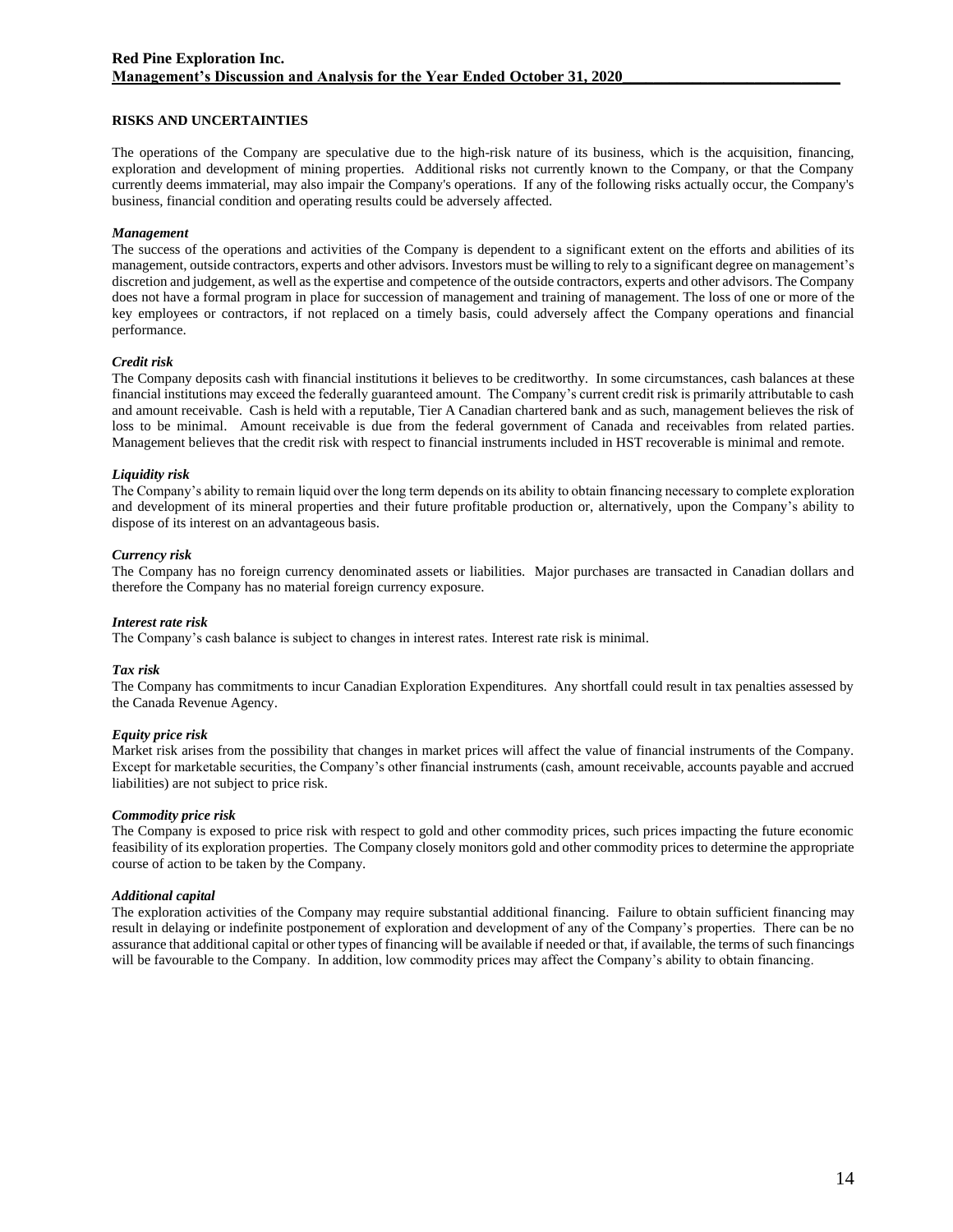## *RISKS AND UNCERTAINTIES (CONTINUED)*

### *Environmental and permitting*

The Company's current or future operations, including development activities, are subject to environmental regulations, which may make operations not economically viable or prohibit them altogether. All aspects of the Company's operations are subject to environmental regulation in the various jurisdictions in which it operates. These regulations, among other things, mandate the maintenance of air and water quality standards, land reclamation, transportation, storage and disposal of hazardous waste. Environmental legislation is evolving in a manner which will require stricter standards and enforcement, increased fines and penalties for non-compliance, more stringent environmental assessments of proposed projects and a heightened degree of responsibility for companies and their officers, directors, and employees. There is no assurance that future changes in environmental regulation, if any, will not adversely affect the Company's operations.

### *Acquisition*

The Company uses its best judgment to acquire mining properties for exploration and development. In pursuit of such opportunities, the Company may fail to select appropriate acquisition candidates or negotiate acceptable agreements, including arrangements to finance the acquisitions and development, or integrate such opportunity and their personnel with the Company. The Company cannot assure that it can complete any acquisition that it pursues or is currently pursuing, on favourable terms, or that any acquisition completed will ultimately benefit the Company.

### *Competition*

The mining industry is intensely competitive in all its phases, and the Company competes with many companies possessing greater financial resources and technical facilities than the Company. Competition in the mining business could adversely affect the Company's ability to acquire suitable producing properties or prospectus for mineral exploration in the future.

### *Political risk*

All the Company's mineral properties are located in Canada. Accordingly, the Company is subject to risks normally associated with exploration for and development of mineral properties in Canada, which the Company believes to be low.

#### *Business risk*

There are numerous business risks involved in the mineral exploration industry. The Company may not own 100% of a mineral concession or joint venture. Similarly, any non-compliance with or non-satisfaction of the terms of the Option by the Company could affect its ability to exercise the Option and earn its interest in the mining concessions and assets relating to properties.

## *Surface Rights*

Mining concessions may not include surface rights and there can be no assurance that the Company will be successful in negotiating long term surface rights access agreements in respect of the properties. Failure to obtain surface rights could have an adverse impact on the Company's future operations.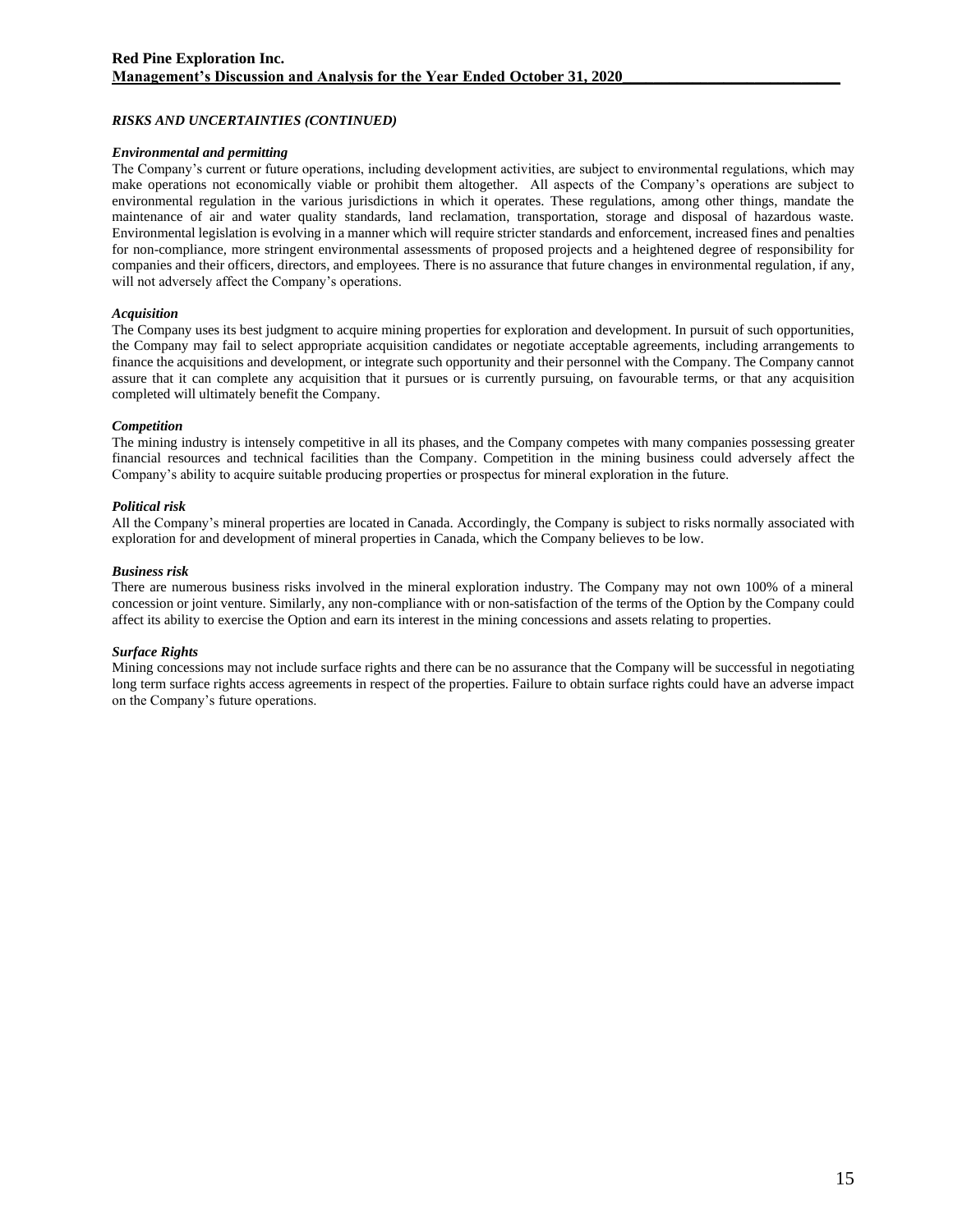### **GOING CONCERN**

Red Pine Exploration Inc. (the "Company" or "Red Pine") was founded in 1936 under the laws of Ontario, Canada for the acquisition, exploration, and development of mining properties. The Company's head office and primary location of its registered records is 145 Wellington Street West, Suite 1001, Toronto, Ontario, M5J 1H8. The Company is currently in the exploration stage and has not commenced any commercial operations.

The accompanying Consolidated Financial Statements have been prepared on the basis of a going concern, which contemplates the realization of assets and liquidation of liabilities in the normal course of business.

As at October 31, 2020, the Company had a working capital surplus of \$82,181 (July 31, 2020: surplus \$604.550) and an accumulated deficit of \$69,743,045 (July 31 2020: \$ 69,237,900). The Company had a net loss from operations for the three-month period ended October 31, 2020 of \$505,145 (October 31, 2019: \$1,202,365).

In assessing whether the going concern assumption is appropriate, management considers all available information about the future, which is at least, but not limited to, twelve months from the end of the reporting period. The Company's ability to continue operations and fund its mining interest expenditures is dependent on management's ability to secure additional financing. Management is actively pursuing such additional sources of financing, and while it has been successful in doing so in the past, there can be no assurance it will be able to do so in the future. The Company is currently in the exploration stage and has not commenced commercial operations. These conditions cast significant doubt about the Company's ability to continue as a going concern.

The accompanying Consolidated Financial Statements do not give effect to adjustments that would be necessary should the Company be unable to continue as a going concern and therefore need to realize its assets and liquidate its liabilities and commitments in other than the normal course of business and at amounts different from those in the accompanying Consolidated Financial Statements.

## **CRITICAL ACCOUNTING POLICIES AND ESTIMATES**

#### *(a) Statement of compliance*

These Consolidated Financial Statements have been prepared in accordance and comply with International Financial Reporting Standards ("IFRS") as issued by the International Accounting Standards Board ("IASB") and interpretations issued by the IFRS Interpretations Committee ("IFRIC").

The condensed interim consolidated financial statements were approved by the Board of Directors on December 18, 2020.

#### *(b) Basis of presentation*

These Consolidated Financial Statements have been prepared on a historical cost basis except for certain financial instruments that have been measured at fair value. In addition, these Consolidated Financial Statements have been prepared using the accrual basis of accounting, except for cash flow information.

### *(c) Basis of consolidation*

These Consolidated Financial Statements include the accounts of the Company and its wholly owned subsidiary Augustine Ventures Inc. All intercompany balances and transactions have been eliminated.

#### *(d) Significant accounting judgements and estimates*

The preparation of these Consolidated Financial Statements requires management to make estimates and assumptions that affect the reported amounts of assets and liabilities at the date of the financial statements and reported amounts of expenses during the reporting period.

Actual outcomes could differ from these estimates. The Consolidated Financial Statements include estimates which, by their nature, are uncertain. The impacts of such estimates are pervasive throughout the consolidated financial statements and may require accounting adjustments based on future occurrences. Revisions to accounting estimates are recognized in the period in which the estimate is revised and also in future periods when the revision affects both current and future periods. Significant accounting judgments, estimates and underlying assumptions are reviewed on an ongoing basis.

Significant assumptions about the future and other sources of estimation uncertainty that management has made at the end of the reporting period, that could have an effect on the amounts recognized in the Consolidated Financial Statements relate to the following: